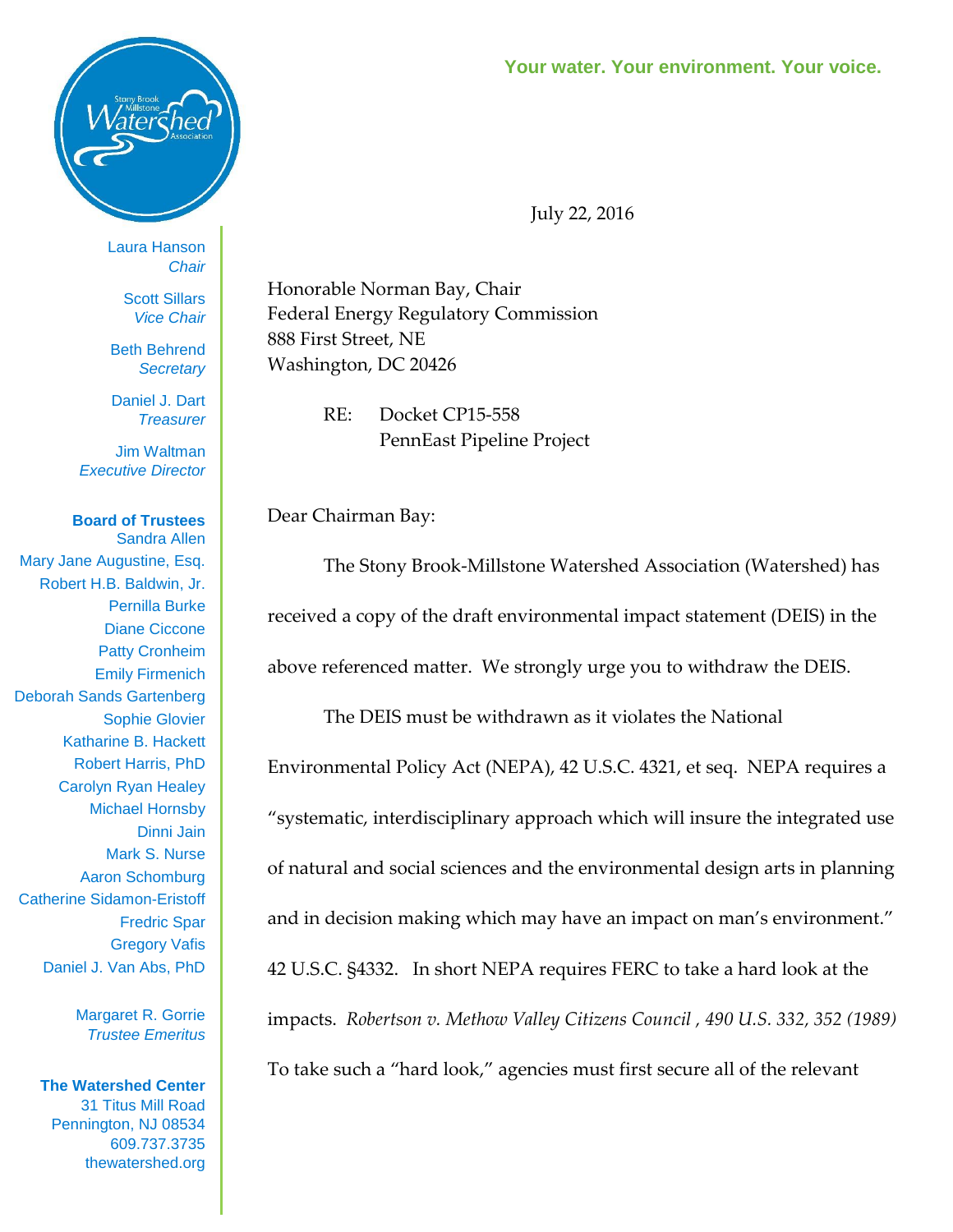information necessary to evaluate environmental impacts and incorporate that information into the DEIS. CEQ regulations on unavailable information is clear. If the information is obtainable and relevant to the project, the agency must wait and obtain the information. 40 C.F.R. 1502.22. Without having all of the available information the DEIS is incomplete and invalid. *Public Employees for Environmental Responsibility v. Hopper, USCA CASE #14-5301 (D.C. Circuit 2016).*

The applicant has, in fact, acknowledged that information on the project is incomplete and that the missing information is obtainable by continuing to conduct wetlands and threatened and endangered species surveys. In PennEast's June 8, 2016 letter, PennEast stated:

> PennEast will continue to conduct surveys for rare, threatened, and endangered species during appropriate seasonal survey windows as specified by the applicable agency and as access becomes available. In the case of the New Jersey State endangered long-tailed salamander, the NJDEP has recommended that detailed habitat assessments be conducted in areas mapped by the NJDEP Landscape Project (V. 3.1) and/or in adjacent unmapped areas (April 19, 2016).

Page 17. PennEast has not submitted to the docket the missing data for the threatened and endangered species surveys. Additionally, PennEast's Environmental Survey Status submitted to FERC in April 2016 demonstrates significant wetlands surveying that must still be completed. For example only 28.1% of project area in New Jersey has been field surveyed for wetlands. An additional 25% of the project area in